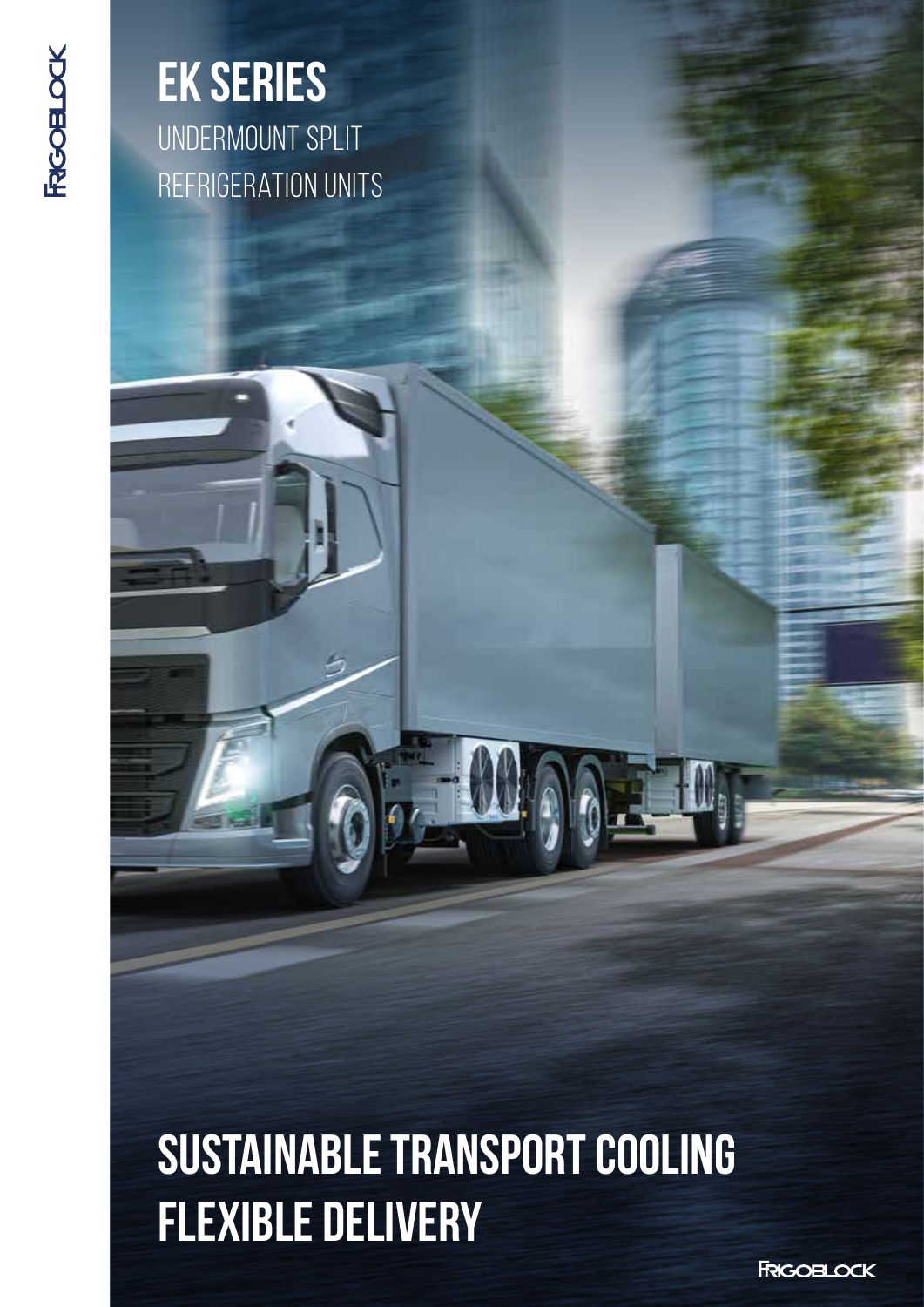#### **evaporators**

Choice means being able to pair your Frigoblock EK unit with the evaporators you need for your operation. Our ultra-slim evaporators can be used in split combinations but also when you need additional units in your multi-compartment trucks. Thanks to their compact design, a multitude of multi-compartment solutions are possible with optimum load space.

#### **Main features**

- Maximum flexibility; compartment lengths from 1,200 mm to full body length
- 4-way heat pump system for extremely fast defrosting
- Radial flat fan of 355 mm dia. For up to 6,500  $m^3/h$  air output
- High-strength housing, can be hinged down, 100% access to all components



## **FUTURE READINESS** CLEAN. POWERFUL. EFFICIENT.

For your low-height truck bodies or through-loading trailers, FRIGOBLOCK devised a split refrigeration transport solution consisting of the underfloormounted EK condenser and the RE evaporator Extremely rapid pulldown and recovery makes the EK Series ideal for multi-drop operations.





**UP TO 50% LESS FUEL CONSUMPTION**

**ENVIRONMENTALLY COMPATIBLE REFRIGERANT R410A**



**MAXIMUM THROUGH-LOADING HEIGHT IN LOADING SPACE**



**FLAT EVAPORATOR WITH ONLY 100 TO 160 MM HEIGHT**



**LARGE HEAT EXCHANGE SURFACES WITH HIGH EFFICIENCY**



**LOW NOISE DUE TO LARGE, SLOW-SPEED FANS (Optional Speed control FOR LOW NOISE AND FAST RUN MODE)**



**LITTLE MAINTENANCE DUE TO HARD-WEARING COMPONENTS**